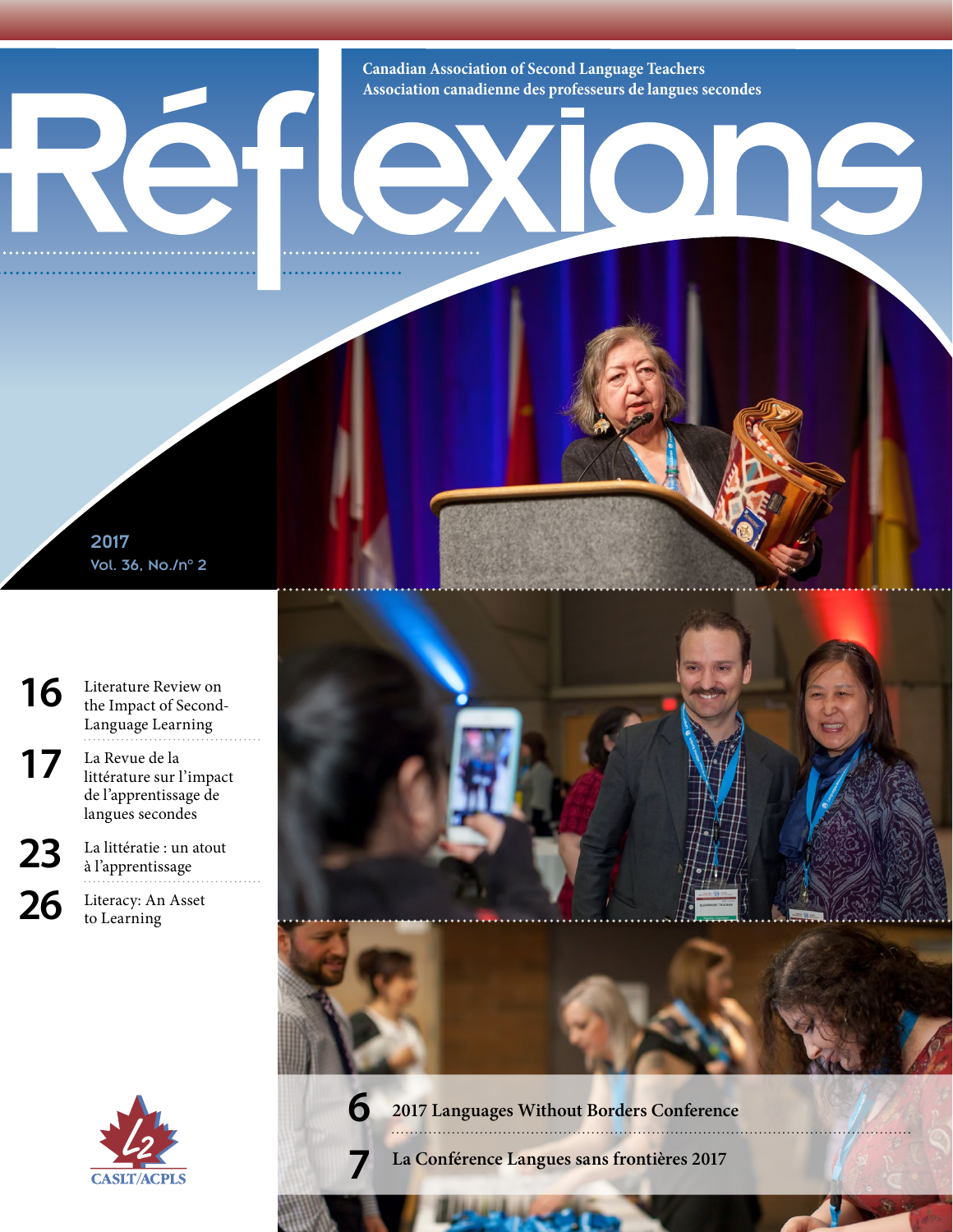# Réflexions

**2017 Volume 36, Number / numéro 2**

**Canadian Association of Second Language Teachers (CASLT) / Association canadienne des professeurs de langues secondes (ACPLS)** 2490, promenade Don Reid Drive

Ottawa, Ontario K1H 1E1 1-877-727-0994 • [www.caslt.org](http://www.caslt.org) • [admin@caslt.org](mailto:admin%40caslt.org?subject=)

#### Board of Directors • Conseil d'administration

Jim Murphy, Janice Aubry, Gillian Blackmore, Stéphane Lacroix, Maureen Smith, Enrica Piccardo, Carole Bonin.

### National Council • Conseil national

- AB: Marnie Beaudoin [marnie.beaudoin@epsb.ca](mailto:marnie.beaudoin%40epsb.ca?subject=)
- BC: Stacey Sveistrup – [ssveistrup@vsb.bc.ca](mailto:ssveistrup%40vsb.bc.ca?subject=)
- MB: Walter Nikkel [wnikkel@retsd.mb.ca](mailto:wnikkel%40retsd.mb.ca?subject=)
- NB: Chantal Lafargue – [chantal.lafargue@nbed.nb.ca](mailto:chantal.lafargue%40nbed.nb.ca?subject=)
- NL: Lisa Browne Peters [lisabrownepeters@](mailto:lisabrownepeters%40cdli.ca?subject=)nlesd.ca
- NS: Elaine Melanson – [melansea@gov.ns.ca](mailto:melansea%40gov.ns.ca?subject=)
- NT: Elizabeth Monroe [emonroe@theedge.ca](mailto:emonroe%40theedge.ca?subject=)
- NU: Josianne Beaumont – [JBeaumont@gov.nu.ca](mailto:JBeaumont%40gov.nu.ca?subject=) ON: France Dupuis – [france.dupuis@cdsbeo.on.ca](mailto:france.dupuis%40cdsbeo.on.ca?subject=)
- PE: Deneen Gallant-Norring –
- [dagallant-norring@edu.pe.ca](mailto:dagallant-norring%40edu.pe.ca?subject=)
- QC: Terry Price – [pleasecomehome@gmail.com](mailto:pleasecomehome%40gmail.com?subject=)
- SK: Linda Osborne – [linda.osborne@gov.sk.ca](mailto:linda.osborne%40gov.sk.ca?subject=)
- YT: Pascal St-Laurent – [pascal.st-laurent@gov.yk.ca](mailto:pascal.st-laurent%40gov.yk.ca?subject=)

### ISSN 1483-8400

Publication Mail Agreement No. 40846073

### Copyright • Droits d'auteur

CASLT authorizes the reproduction of articles on the condition that the author's name, the name of *Réflexions*, as well as the volume and number are clearly identified on each page of the copies. • L'ACPLS autorise la reproduction des articles à condition que le nom de l'auteur et de *Réflexions*, ainsi que le volume et le numéro soient clairement indiqués sur chaque copie.

### Disclaimer • Avis de non-responsabilité

Opinions expressed by authors are their own and not necessarily those of the Board of Directors of CASLT. • Les articles publiés reflètent l'opinion des auteurs et non forcément celle du conseil d'administration de l'ACPLS.

Use of the masculine in this publication is generic and applies to both men and women. • L'utilisation du masculin dans cette publication pour désigner des personnes renvoie aussi bien à des femmes qu'à des hommes.

# Would you like to publish an article in Réflexions?

Our readers are looking for:

- Articles that are interesting, thought provoking, timely, practical, informative, concise, complete, and current
- Texts written by leading educators
- Reports on effective programs and practices
- Reports summarizing action research projects in the field of language teaching and learning or on current language-related events

We are looking for articles of about 1,150 words written for:

- Practicing K–12 educators, practicing second-language classroom teachers — French, English, and other languages
- Researchers in second-language teaching and learning in various university settings
- Student teachers enrolled in faculties of education
- People interested in second-language learning development

For more information, consult our *Guidelines for Writers* on CASLT's website at [www.caslt.org/en/general-information/media-en/reflexions/](https://www.caslt.org/en/general-information/media-en/reflexions/guidelines-for-writers) [guidelines-for-writers](https://www.caslt.org/en/general-information/media-en/reflexions/guidelines-for-writers) or email us at communications[@caslt.org](mailto:communications%40caslt.org?subject=).

# Vous aimeriez publier un article dans Réflexions?

Nos lecteurs recherchent :

- des articles pertinents, pratiques, informatifs, concis et complets, sur des sujets d'actualité, susceptibles de piquer l'intérêt et d'engager une réflexion;
- des textes provenant de professionnels renommés en éducation;
- des rapports au sujet de programmes et de méthodes efficaces;
- des études relatives à des ressources et à des activités récentes ainsi qu'à l'enseignement des langues.

Nous recherchons des textes comportant un maximum de 1150 mots qui s'adressent à :

- des enseignantes et enseignants de la maternelle à la  $12^e$  année et de langues secondes – français, anglais et autres langues;
- des chercheurs rattachés à divers milieux universitaires, spécialisés dans l'apprentissage et l'enseignement d'une langue seconde;
- des étudiants inscrits à une faculté d'éducation;
- des personnes qui s'intéressent au développement de l'apprentissage d'une langue seconde.

Pour plus d'informations, consultez les *Lignes directrices à l'intention des rédacteurs* sur le site de l'ACPLS à l'adresse [www.caslt.org/fr/information](https://www.caslt.org/fr/information-generale/media-fr/reflexions/lignes-directrices-a-l-intention-des-redacteurs)[generale/media-fr/reflexions/lignes-directrices-a-l-intention-des](https://www.caslt.org/fr/information-generale/media-fr/reflexions/lignes-directrices-a-l-intention-des-redacteurs)[redacteurs](https://www.caslt.org/fr/information-generale/media-fr/reflexions/lignes-directrices-a-l-intention-des-redacteurs) ou contactez-nous par courriel à communications[@caslt.org](mailto:communications%40caslt.org?subject=).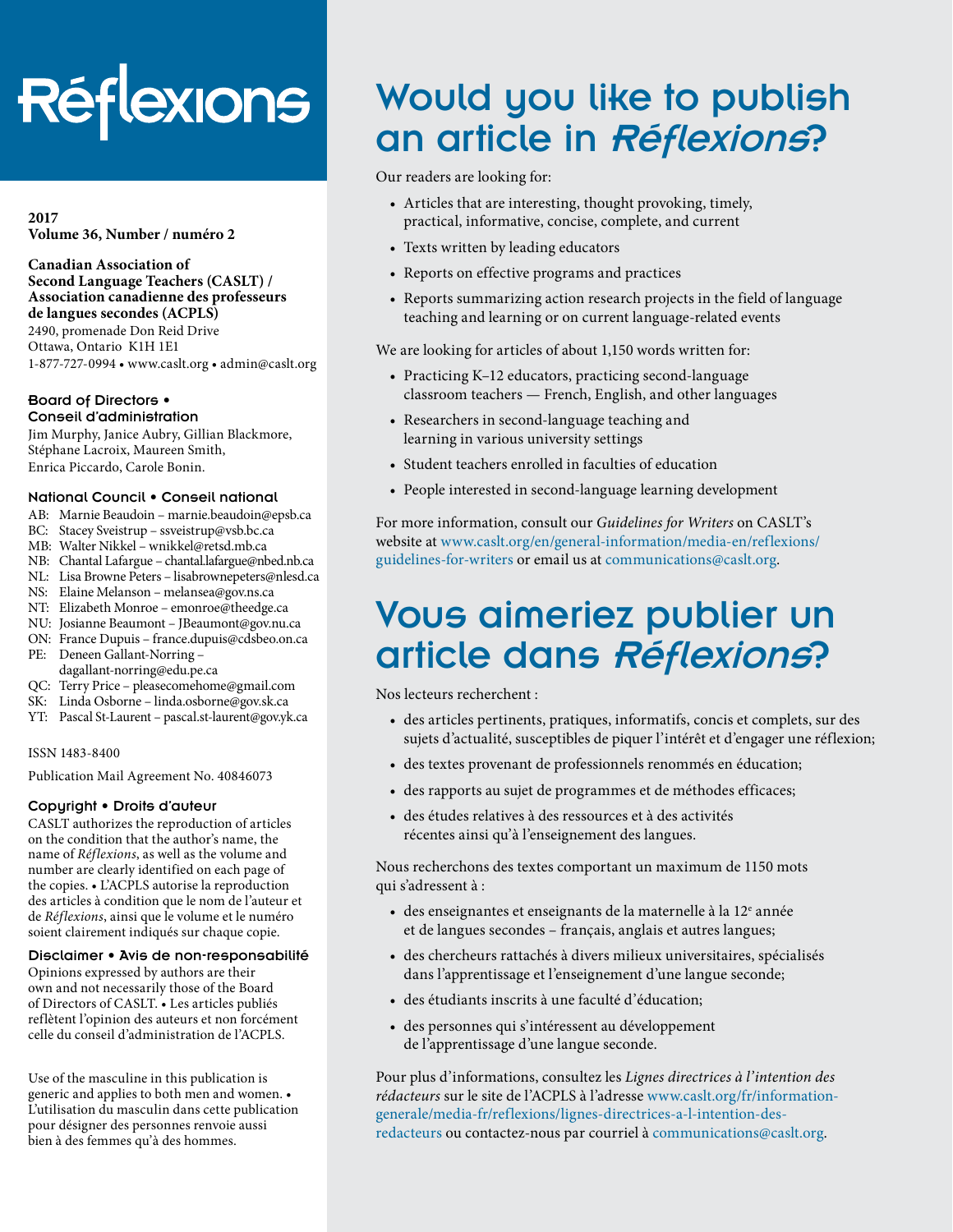- President's Message
- Message du président

## CASLT News • Nouvelles de l'ACPLS

- [Pre-Conference Roundtable: A Resounding Success!](#page--1-1)
- La table ronde préconférence : un succès retentissant!
- [2017 Languages Without Borders Conference](#page--1-0)
- La Conférence Langues sans frontières 2017
- Action Research Communities for Language Teachers: Report on Canada's Participation
- Communautés de recherche-action au service des enseignants de langues : rapport sur la participation canadienne
- [Literature Review on the Impact of Second-Language Learning](#page--1-1)
- La Revue de la littérature sur l'impact de l'apprentissage de langues secondes
- [CASLT Revamps Its Website](#page--1-1) | L'ACPLS rénove son site Web
- [A New CASLT Resource: Using the Language Portfolio in the Classroom](#page--1-1)
- 22 Une nouvelle ressource de l'ACPLS : Utilisation du portfolio des langues dans la salle de classe



### Feature Articles • Articles vedettes

- La littératie : un atout à l'apprentissage
- [Literacy: An Asset to Learning](#page--1-2)



### Teachers' Lounge • Le coin des professeurs

- [Bramble Berry Tales: The Next Frontier in App Storytelling](#page--1-3)
- Les contes de Bramble Berry : la nouvelle frontière parmi les applications narratives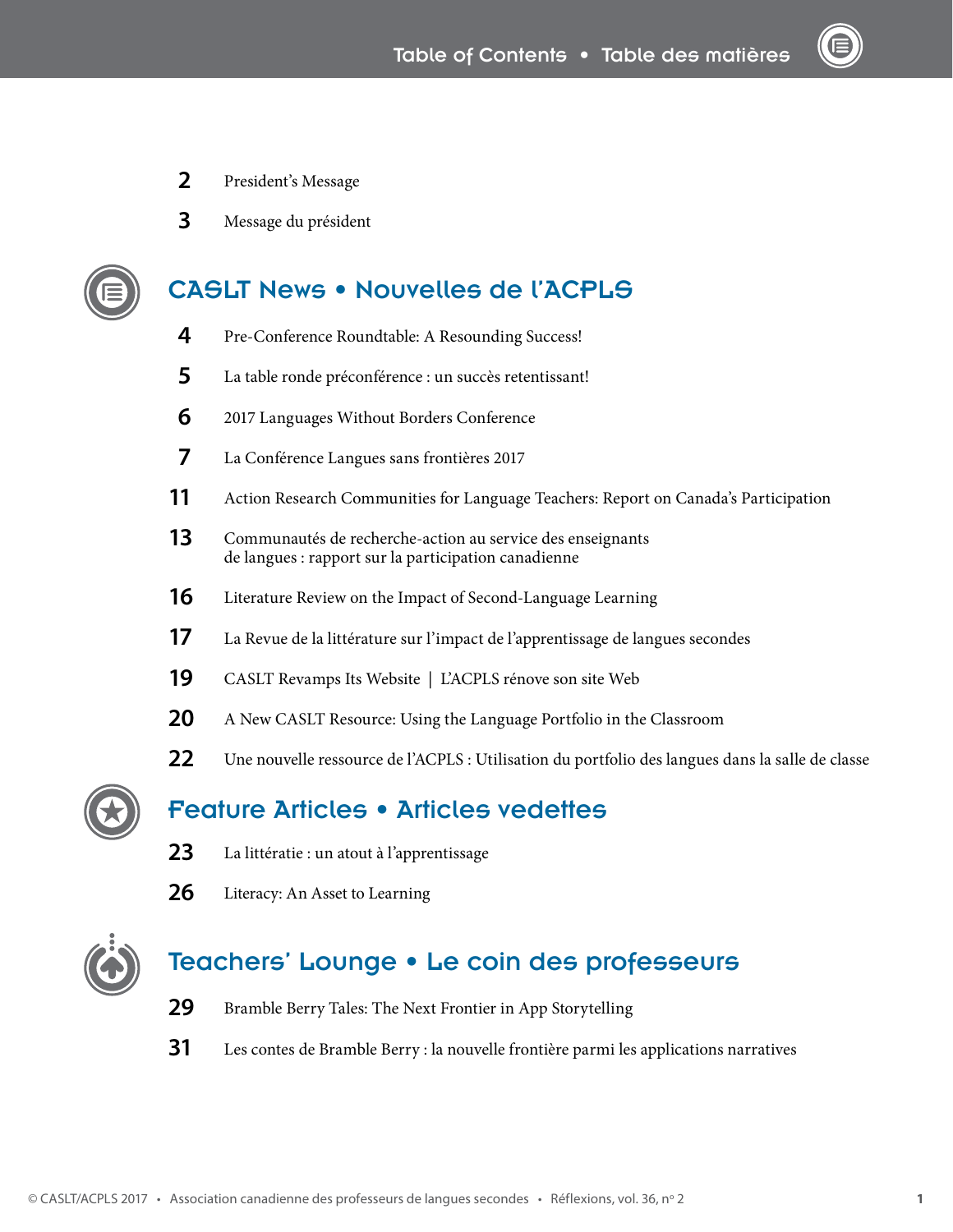The vertex of those who had the<br>
or present at this year's<br>
Languages Without Borders (LWB) opportunity to attend or present at this year's conference in Edmonton, Alberta, I hope that you enjoyed the conference and that we will see you back in two years' time for Languages Without Borders 2019 in Fredericton, New Brunswick (May 2–4).

What a fabulous conference we offered in partnership with the Institute for Innovation in Second Language Education (IISLE) at Edmonton Public Schools and Alberta Education! There was certainly something for everyone, including the conference within a conference, the Aboriginal Languages Gathering (ALG) for educators and community language leaders in Indigenous language learning and teaching. Of course, we could not have pulled this off without the foresight and guidance of our Elder Advisor, Mary Cardinal-Collins.

The venue was indeed magnificent. Edmonton is such a multiculturally charged community and the Shaw Centre provided the perfect backdrop for the over 750 attendees, with room to spare! Logistically, we could not have asked for a better location, and the service and food were unparalleled. A huge thank you to the entire organizing committee with the very capable Michelle De Abreu at the helm! And thanks to our Director and the CASLT team for making this event a success.

Other noteworthy activities during the conference included the many cultural events and musical entertainment during breaks, lunch hours, and evening socials. Many Indigenous artists and musicians, local

musicians, and even a Japanese drum group came to perform.

### **Speakers and Sessions**

The conference had many featured speakers, with several participating in the opening pre-conference roundtable on the impacts of second language learning. We heard from a panel of experts, including Myriam Brochu, Mary Grantham O'Brien, Linda Pelly, and Desa Dawson, who all shared their expertise on the impact and importance of learning a second or additional language. In keeping with this theme, Friday morning's special guest speaker, Alexandre Trudeau, shared stories of his adventures with language learning in many unique survival situations in his travels abroad. Mary Grantham O'Brien followed this up on Saturday morning with a keynote address focusing on her recent literature review on the many impacts of second language learning.

The depth and scope of language learning in Canada could only be appreciated by perusing the conference program app. (Yes, we had an APP!) There was certainly a rich array of quality presentations and interactive technology sessions available to conference attendees, as well as the tremendous number of sponsor and vendor booths offering a great selection of resources. Lastly, the literature review on the impact of second language learning, a partnership with SLIC (Second Languages and Intercultural Council — Alberta Teachers' Association), containing a myriad of reasons for learning a second or additional language, has already begun to spark great interest. In following its progress through the Twittersphere, I am pleased to report that it has



Jim Murphy, CASLT's President / président de l'ACPLS

made its way to many areas of the world via shared tweets and likes. Technology is a powerful medium and the perfect place to disseminate digital copies of this valuable resource for advocacy and the promotion of second languages. Please visit our website for your free copy!

Again, my enormous thanks to the many individuals who made this conference a resounding success. Your efforts resulted in a tremendous event. Thank you as well to our members and institutional partners for supporting this event and for so readily giving of your time to attend. We sincerely believe that we offer great products and services to our membership, and plan to continue to do so for many years to come.

◆ ◆ ◆